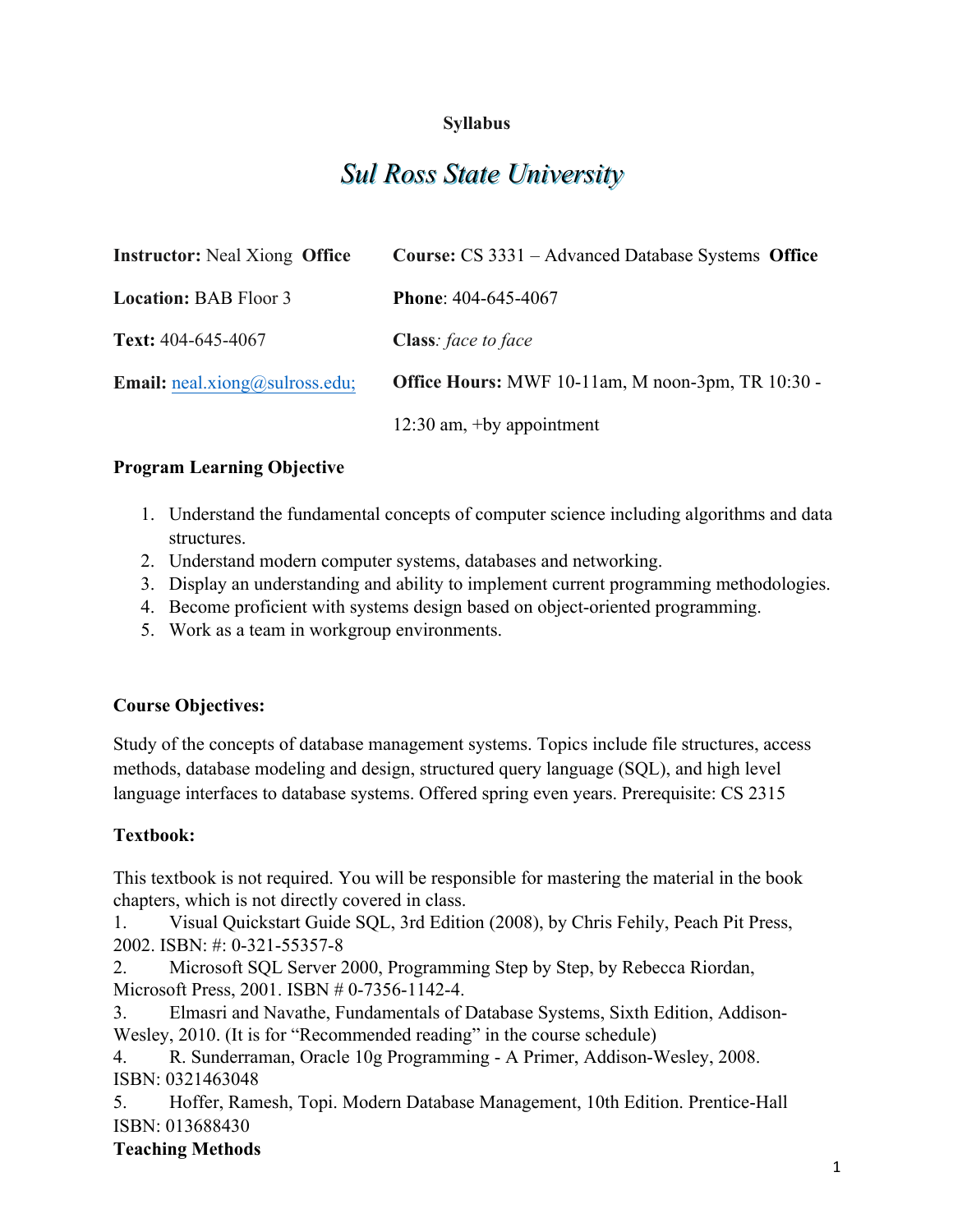#### **Assignments:**

Exercises will be periodically assigned to help support and supplement material found in the textbook. No make ups are allowed, unless medical or extreme conditions are considered. Late assignments/tests submitted after the due time or the due date will be penalized 20%. It is the student's responsibility to find out what assignments and / or tests they are missing.

#### **Grading**

Letter grades will be determined using a standard percentage point evaluation as outlined below.

GRADES: Grades will be calculated in the following manner:

Exams (Middle Exam and Final Exam); Lab or workshop exercises  $(6\neg 7; 1)$ ;

Homework (HW1~HW2); Attendance (100);

 The instructor reserves the right to lower the cutoffs for each grade, but he will not raise the cutoff. In other words, an 86% may end up being an A at the instructor's discretion, but a 91% is guaranteed to be an A. I will let you know after each exam what the current grading scale is.

For simplicity, we use a 1,00-point scale (calculated as a percentage  $\%$ ).

```
90+ = A; 80 - 89 = B;
70 - 79 = C; 60 - 69 = D;
    less than 60 = F
```
**Please Note:** Fragrances may be disruptive to the class. Students are respectfully requested to abstain from using fragrance prior to class. Sometimes we forget this and that is understandable. In such cases, students wearing fragrance sit in the back of the classroom with the door open.

#### **Attendance:**

Distance Education Statement: Students enrolled in distance education courses have equal access to the university's academic support services, such as Smarthinking, library resources, such as online databases, and instructional technology support. For more information about accessing these resources, visit the SRSU website. Students should correspond using Sul Ross email accounts and submit online assignments through Blackboard, which requires secure login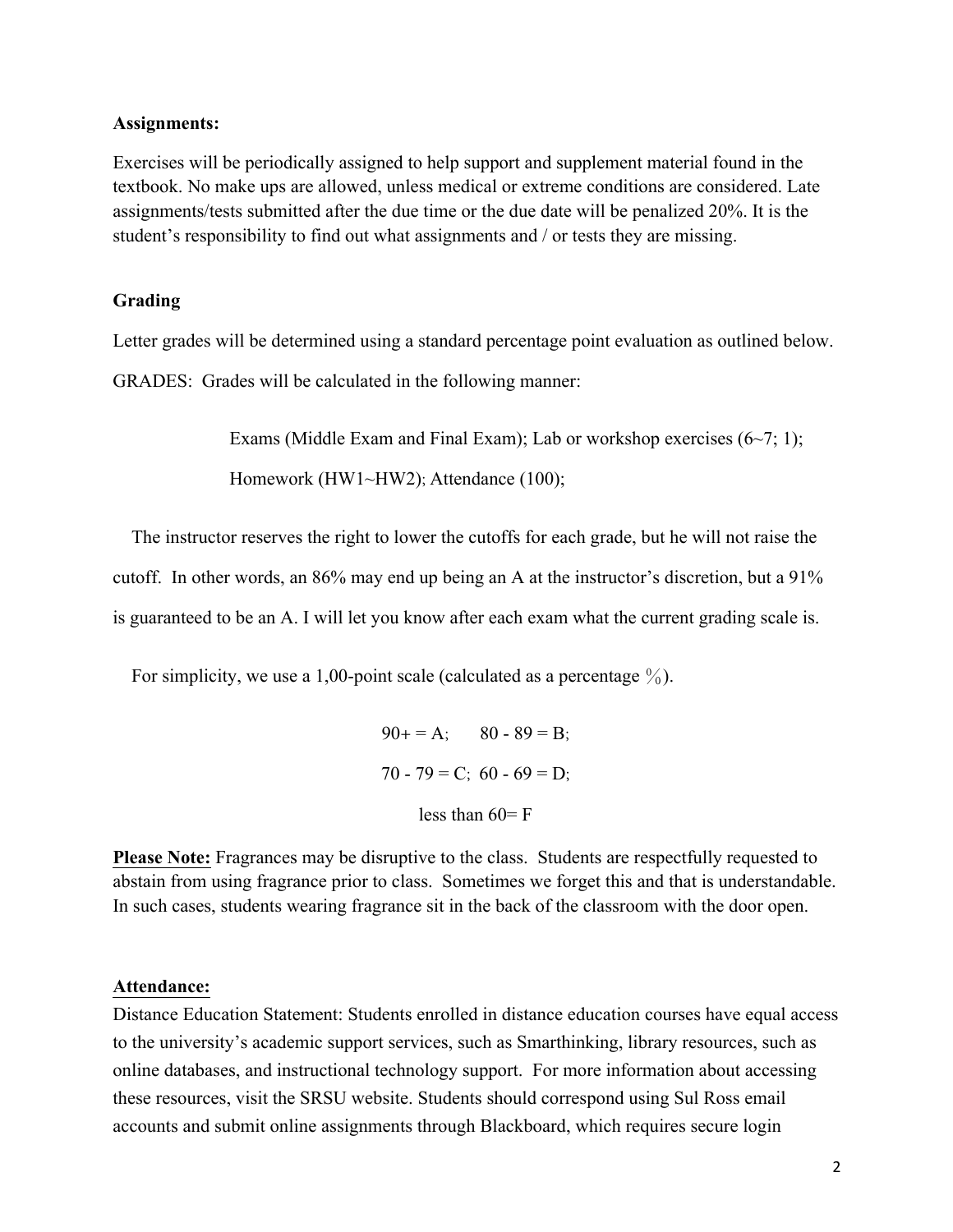information to verify students' identities and to protect students' information. [If the course requires students to take proctored exams or to purchase additional software or equipment, please describe those requirements here. The procedures for filing a student complaint are included in the student handbook. Students enrolled in distance education courses at Sul Ross are expected to adhere to all policies pertaining to academic honesty and appropriate student conduct, as described in the student handbook. Students in web-based courses must maintain appropriate equipment and software, according to the needs and requirements of the course, as outlined on the SRSU website.

## **Need for Assistance:**

Qualified students with disabilities needing academic or other accommodations to ensure full participation in the programs, services and activities at Sul Ross State University should contact the Disabilities Services Coordinator, in Counseling and Prevention Services, Ferguson Hall 112, Box C-117, Alpine, Texas 79832. Please notify the professor before the third day of classes.

## **Course Polices:**

Quizzes, assignments, discussion board responses, and test must be submitted in APA format. If you are having issues that are interfering with your course, please inform your professor. Fragrances may be disruptive to the class and are requested not to be worn to class.

**Code of Conduct:** This is an undergraduate level course and students are expected to behave as professional adults. Students are expected to do their own work on all tests and assignments. Cheating and plagiarism on tests or assignments will result in a grade of "F" on that part of the course, a possible grade of "F" for the entire course, and possible recommendation for suspension from the university.

Plagiarism consists of presenting the work of another as one's own (i.e., without proper acknowledgment of the source) and submitting examinations or other work in whole or in part as one's own when such work has been prepared by another person or copied from another person (see the Student Handbook).

Open discussion of course issues is encouraged, however, abusive, offensive or otherwise inappropriate language will not be tolerated – this includes profanity, racial/ethnic slurs, personal attacks on other members of the course, etc. Part of the learning process is learning to communicate effectively and professionally. A direct quote from a published source may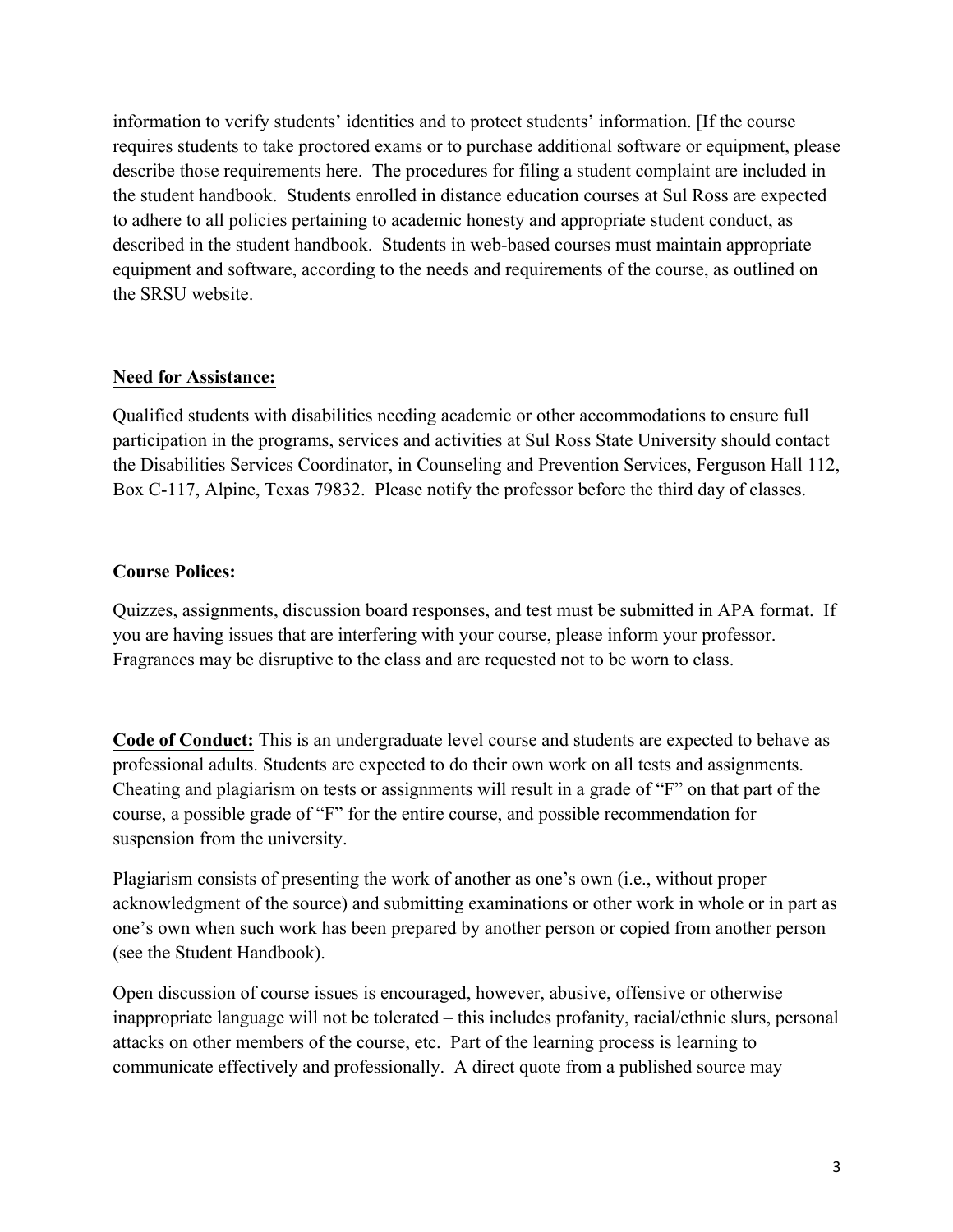occasionally contain such language, but use of the quote should be limited and explained – why is it necessary to use such quote?

Any assignment containing abusive, offensive, or profane language, or creating an offensive environment in the course will result in a grade of 0 for that assignment. The introductory question and the student café are not graded; however occurrences in these areas will result in 20 points per occurrence being subtracted from the overall Discussion Question grade – just like getting a 0 on one of the graded questions.

# **Additional resources:**

Stacks: https://www.youtube.com/watch?v=FNZ5o9S9prU https://www.youtube.com/watch?v=2JpfHyGhIfs https://www.youtube.com/watch?v=Z7f3IFqID0s

# Queues:

https://www.youtube.com/watch?v=PjQdvpWfCmE https://www.youtube.com/watch?v=GRzV2D5gslM

# Heaps:

https://www.youtube.com/watch?v=v1YUApMYXO4

# Priority Queues

https://www.youtube.com/watch?v=QJ\_7S1p0Kj8

https://www.youtube.com/watch?v=P4toxusBX9M

https://www.youtube.com/watch?v=w647KdGJmpI

Hash Tables